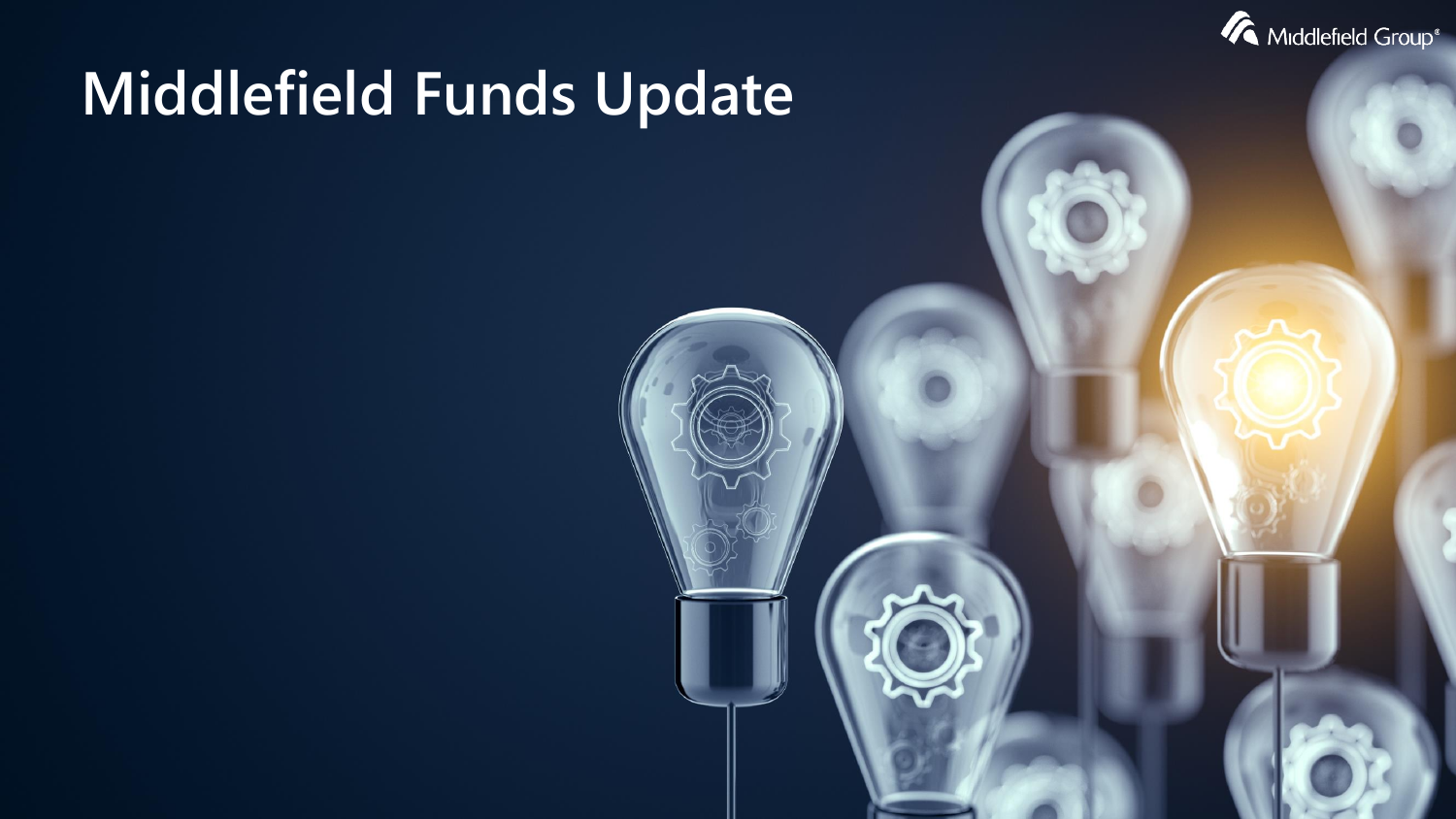#### **Specialized Investment Strategies From An Independent Equity Income Manager**



Middlefield is a specialist equity income asset manager focused on high quality global dividend paying companies across a variety of sectors and investment themes. Our product offerings include ETFs, mutual funds, closed-e and split share funds.

We are streamlining our open-ended product lineup (ETFs and mutual funds) in order to provide investors with cost effective, liquid and easily understandable exposure to six key areas in which Middlefield possesses a stron record and extensive expertise. These strategies within the open-ended format complement our ongoing focus on bringing unique, value-added closed-end fund (CEF) and split share IPOs to investors. Please see the appendix fo Middlefield's current closed-end and split share fund lineup.

The following re-branded open-ended product shelf is intended to result in operational cost reductions by spreading fixed expenses over a larger base and better liquidity for unitholders. Furthermore, each of the following areas will be accessible in an ETF or mutual fund version to ensure financial advisors and investors can access Middlefield's franchise of funds in the investment vehicle with which they are most comfortable.

## **6 Distinct Equity Income Capabilities**

**Proven Dividend Focused Strategies that Span Tech, Healthcare, Real Estate, Infrastructure and Diversified Income with Special Attention Toward ESG and Sustainability**



**Middlefield Innovation Dividend Fund** MINN Coming June 2022



**Active ETFs (TSX Ticker) and Mutual Funds (F Series Code)** 

**Middlefield Healthcare Dividend Fund MHCD** | **MID326<sup>2</sup>** 



**Middlefield Real Estate Dividend Fund MREL** | **MID601**<sup>1</sup>



**Middlefield Sustainable Infrastructure Dividend Fund | MID501**<sup>2</sup>



[Learn More About Middlefield's ESG Policy](https://www.middlefield.com/esg.htm)  and Stewardship Principles Here



**Middlefield Global Sustainable Dividend Fund MDIV | MID1821** 

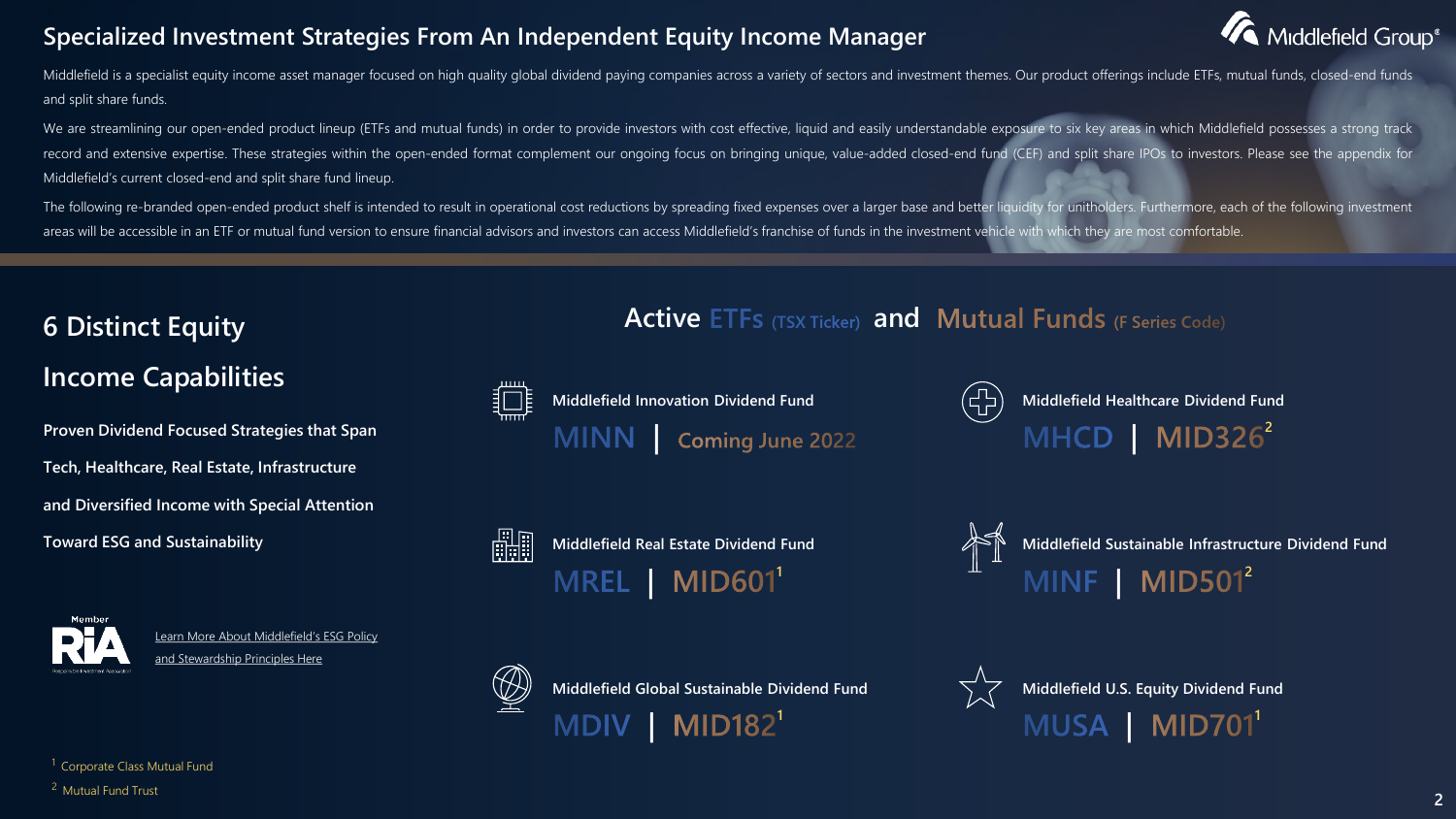#### **Streamlining our Fund Lineup**



The following diagram illustrates how we are streamlining the open-ended product shelf by rebranding and merging various funds to increase AUM per open-ended fund.

As more fully described in the press release dated December 16, 2021 (click [here\)](https://www.middlefield.com/pressrls/trusts/121621.pdf), we are merging and converting several of our CEFs and ETFs. The resulting suite of equity income focused ETFs and mutual funds are expected higher AUM per fund, thereby providing greater liquidity and lower costs per unit. Moreover, each of the specialized investment areas will be accessible in an ETF or mutual fund version. Further details on the proposed mer conversions will be outlined in the Management Information Circular that will be made available to investors. The mergers will be effected on a tax-deferred roll-over basis and accordingly, unitholders of the funds to be m not realize capital gains or losses as a result of the mergers. All costs and expenses directly associated with the mergers will be borne by Middlefield and not the funds being merged.

| <b>Investment Theme</b>                    | <b>Funds</b><br><b>Impacted</b>                                                                                    | <b>TSX</b><br><b>Ticker</b>      | <b>Action</b><br>Mergers / Conversions to ETF | <b>NEW</b><br>Continuing<br>Fund                    | <b>NEW</b><br><b>TSX</b><br><b>Ticker</b> |  |  |
|--------------------------------------------|--------------------------------------------------------------------------------------------------------------------|----------------------------------|-----------------------------------------------|-----------------------------------------------------|-------------------------------------------|--|--|
| Innovation<br>Equity Income                | Digital Consumer Dividend Fund<br>Global Innovation Dividend Fund<br>Global Real Estate & E-Commerce Dividend Fund | MDC.UN<br><b>BL.UN</b><br>GEC.UN | $CEF =$<br>$CEF =$<br>∙ etf<br>CFF            | Middlefield Innovation Dividend ETF                 | <b>MINN</b>                               |  |  |
| Real Estate<br>Equity Income               | Middlefield Can-Global REIT Income Fund<br>Middlefield REIT Indexplus ETF                                          | RCO.UN<br><b>IDR</b>             | $CEF =$<br><b>ETF</b><br>ETF <sub>1</sub>     | Middlefield Real Estate Dividend ETF                | <b>MREL</b>                               |  |  |
| Infrastructure<br>Equity Income            | Sustainable Infrastructure Dividend Fund                                                                           | INF.UN                           | CEF <b>SHOPE</b> ETF                          | Middlefield Sustainable Infrastructure Dividend ETF | <b>MINF</b>                               |  |  |
| <b>Global Diversified</b><br>Equity Income | Global Dividend Growers Income Fund                                                                                | GDG.UN                           | CEF <b>EXECUTE:</b>                           | Middlefield Global Sustainable Dividend ETF         | <b>MDIV</b>                               |  |  |
| Healthcare<br>Equity Income                | Middlefield Healthcare & Life Sciences ETF                                                                         | LS                               | N/A                                           | Middlefield Healthcare Dividend ETF                 | <b>MHCD</b>                               |  |  |
| U.S. Diversified<br>Equity Income          | Middlefield American Core Dividend ETF                                                                             | <b>ACZ</b>                       | N/A                                           | Middlefield U.S. Equity Dividend ETF                | <b>MUSA</b>                               |  |  |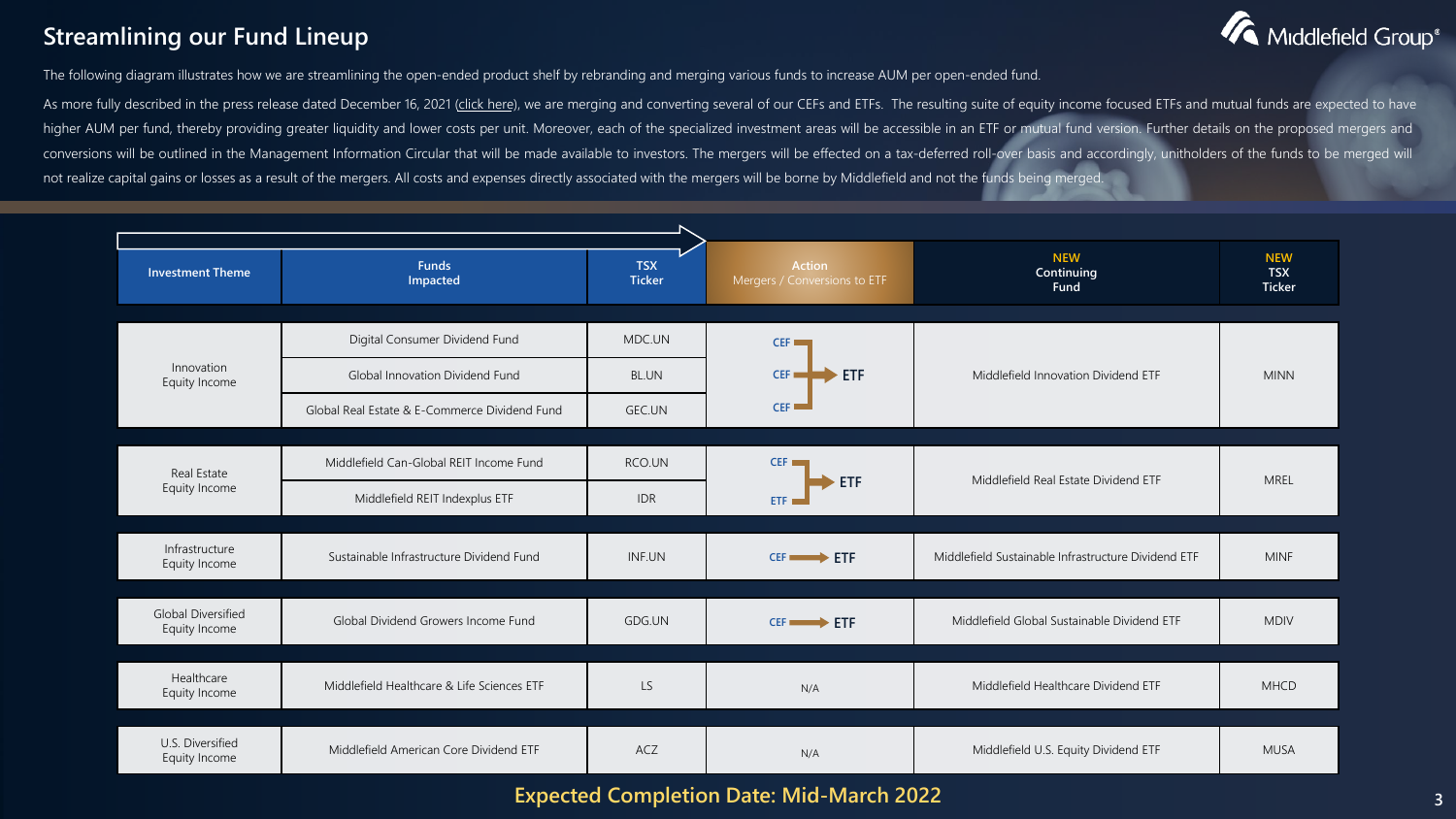## **Appendix**

## **Listed Funds Not Impacted**

| <b>TSX-Listed Closed-End Funds</b>               | <b>TICKER</b>  |
|--------------------------------------------------|----------------|
| International Clean Power Dividend Fund          | <b>CLPUN</b>   |
| Middlefield Global Real Asset Fund               | <b>RA.UN</b>   |
| MINT Income Fund                                 | MID.UN         |
| Sustainable Agriculture & Wellness Dividend Fund | AGR.UN         |
| Sustainable Innovation & Health Dividend Fund    | SIH.UN         |
| Workplace Technology Dividend Fund               | <b>WORK.UN</b> |
|                                                  |                |
| <b>TSX-Listed Split-Share Corps</b>              | <b>TICKER</b>  |
| E Split Corp. (Class A Shares)                   | <b>ENS</b>     |
| E Split Corp. (Preferred Shares)                 | ENS.PR.A       |
| Real Estate Split Corp. (Class A Shares)         | <b>RS</b>      |
| Real Estate Split Corp. (Preferred Shares)       | RS.PR.A        |
|                                                  |                |
| <b>TSX-Listed ETFs</b>                           | <b>TICKER</b>  |
| Middlefield Health & Wellness ETF                | <b>HWF</b>     |
|                                                  |                |



**4**